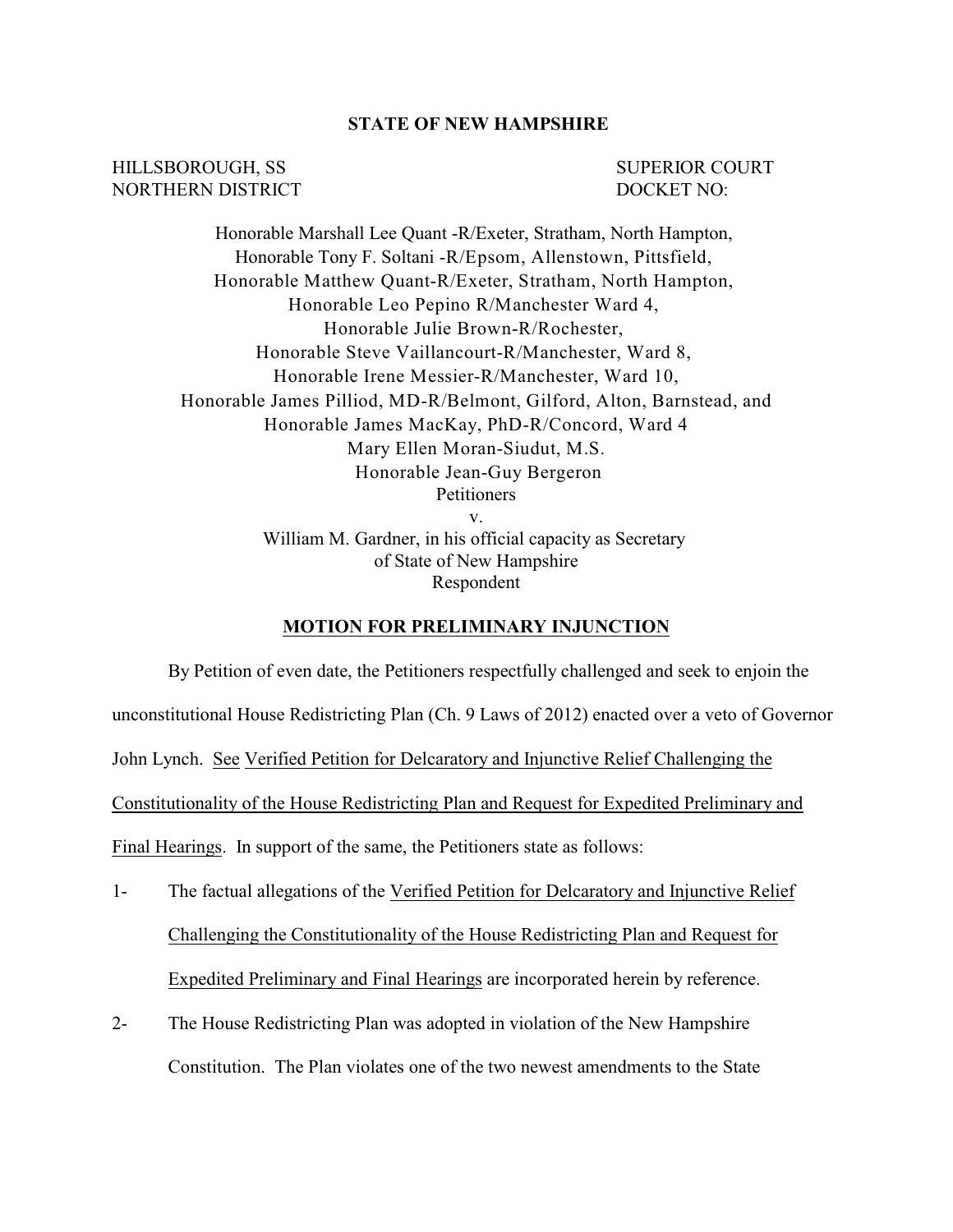Constitution - adopted by the people of New Hampshire by overwhelming popular vote on November 7, 2006 - an amendment in which over seventy percent (70%) of the voters declared their preference for having as many House districts as possible for the citizen in every town and city subdivision with sufficient population to entitle those citizens to at least one full seat in the House. See NH Const. Part II, Art. 11. The Petitioners request that the Court enjoin implementation of the House Redistricting Plan. It is possible to honor the commanders of both the Federal and State Constitutions, or at least do less damage to the stated will of the citizens of New Hampshire as demonstrated in the State Constitution, and the State should be required to do so.

- 3- A preliminary injuction is warranted when there is 1) immediate danger of irreparable harm to the party seeking injunctive relief, 2) no adequate remedy at law, and 3) the party seeking the injunction is likely to succeed on the merits. See *e.g.* ATV Watch v. New Hampshire Dept. Of Resources and Economic Development, 923 A.2d. 1061, 1065 (N.H. 2007).
- 4- In this case, there is an immediate danger of irreparable harm that can be avoided only by the issuance of a preliminary injuction because the Secretary of State would otherwise proceed to prepare for the primary and general election in accordance with the unconstitutional House Redistricting Plan. If the election proceeds, the voting rights of the Petitioners would be violated because they will not have the representation to which they are entitled.
- 5- There is no adequate remedy at law because this Petition involves the right to vote and the right to be elected, the loss or denial of which cannot be remedied by money damages

2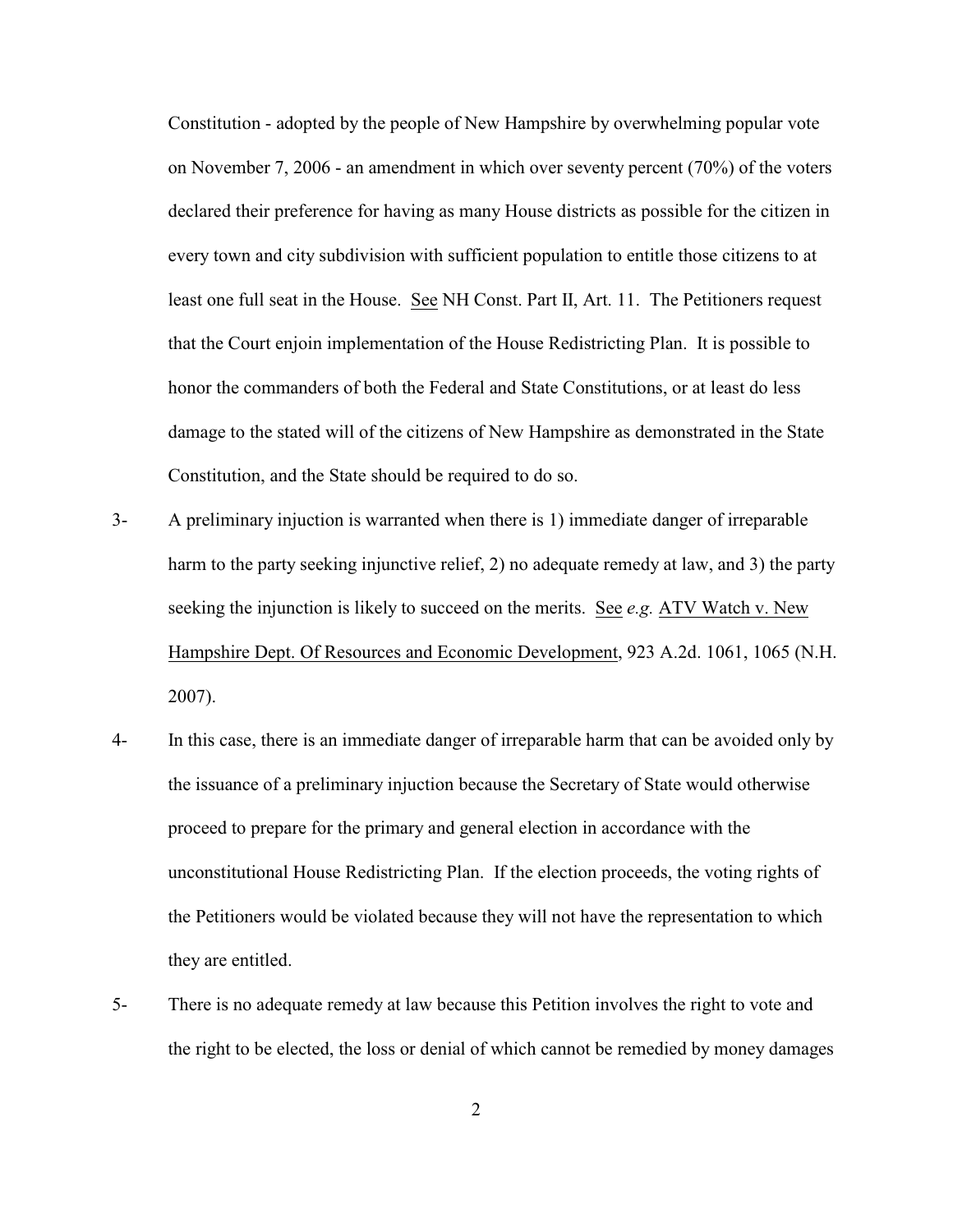or otherwise.

- 6- Petitioners are likely to succeed on the merits, based on the plain command of Part II, Article 11 of the Constititution. There is no dispute that the House Redistricting Plan does not comply with the requirements of Part II, Article 11, in many locations throughout the state. The House Redistricting Plan's advocates have argued instead that the House Redistricting Plan adopted was the only one possible that could contain acceptable deviations from the United States Constitutions's command of "one person/one vote." That argument is simply not correct, as petitioners have identified plans or approaches to redistricting that fully comply with the provisions of both constitutions; or that are less violative of the New Hampshire Constituion, while being no more problematic under the United States Constitution; or that fully comply with the United States Constitution and ignore different provisions of the New Hampshire Constitution (provisions that are older and that many believe are anachronistic).
- 7- The Court is likely to conclude that at least one of four plans or approaches presents a viable constitutional method of redistricting: 1) there is at least one plan that is equally valid under the United States Constituion, but does less damage to the state constitution; 2) there is at least one plan that would be equally valid under the United States Constitution and would also satisfy the New Hampshire Constitution as completely as possible; 3) there is at least one plan that would be an acceptable alternative under the United States Constitution as completely as possible. Such plans have been found constitutional in other jurisdictions when state legislatures have sought to pass plans which respect local concerns like country and municipal lines while still respecting the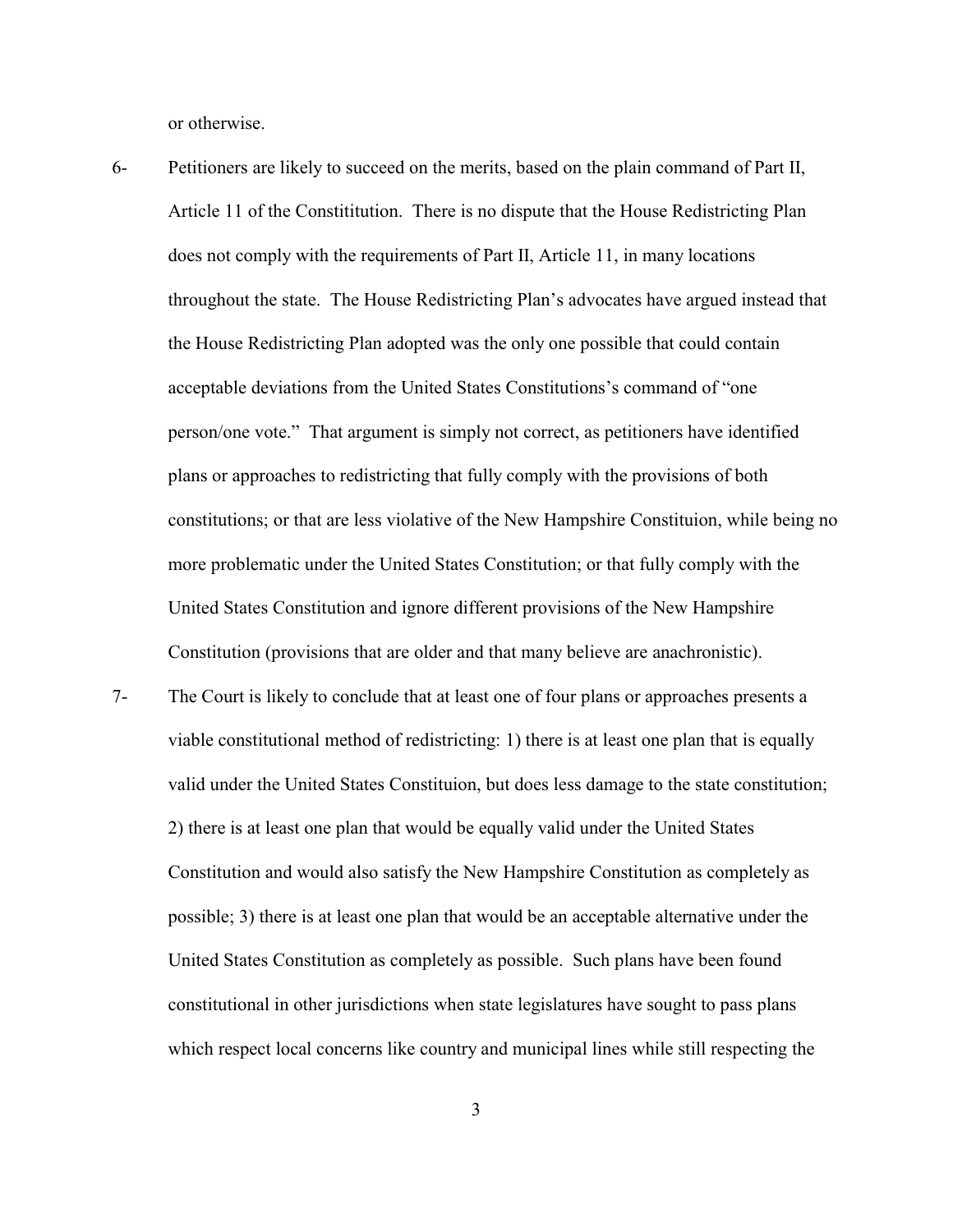commands of "one person/one vote." See *e.g.* Mahan v. Howell, 410 U.S. 315(1973); Wuilter v. Voinovich, 857 F. Supp. 579 (N.D. Ohio, 1994); Brown v. Thomson, 462 U.S. 835 (1983); 4) if the New Hampshire Constitution must be violated, it is possible to violate another, anachronistic provision like the prohibition on breaking up towns/wards unless the municipality asks.

- 8- The Legislature must redistrict the House based on the 2010 census in order to create House districts that conform to Part II, Article 11. As the Petitioners will show in their action for declaratory judgment, there are plans and approaches to achieve satisfaction of the State and Federal Constitutions or at least plans and approaches which satisfy federal law and are less-violative of the New Hampshire Constitution. In conclusion, the Court should enjoain an imminent unconstitutional election while considering the Petitioner's constitutional challenge.
- 9- No separate memorandum of law accompanies this motion as the grounds for the same are stated herein and in the Verified Petition for Declaratory and Injunctive Relief Challenging the Constitutionality of the House Redistricting Plan and Request for Expedited Preliminary and Final Hearings

**WHEREFORE**, the Petitioners respectfully request that the Court:

- A- Issue a preliminary injunction against the implementation of the House Redistricting Plan for the 2012 elections;
- B- Grant such further relief as this Court may deem just and proper.

4